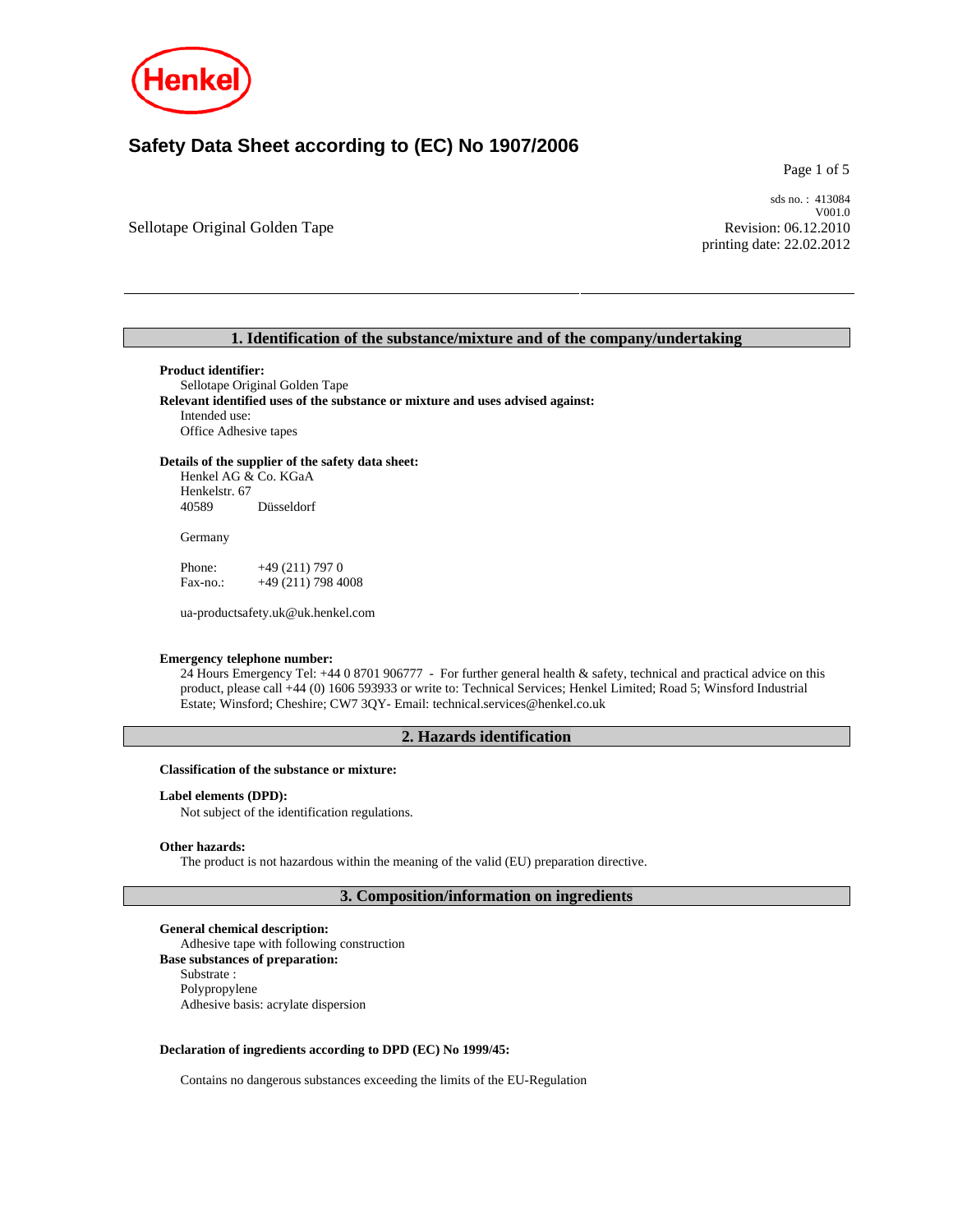## **4. First aid measures**

#### **Description of first aid measures:**

General information:

In case of adverse health effects seek medical advice.

Inhalation: not relevant.

Skin contact: not relevant.

Eye contact: not relevant.

Ingestion: not relevant.

**Indication of any immediate medical attention and special treatment needed:**  See section: Description of first aid measures

## **5. Firefighting measures**

## **Extinguishing media:**

**Suitable extinguishing media:**  All common extinguishing agents are suitable.

**Extinguishing media which must not be used for safety reasons:**  None known

#### **Special hazards arising from the substance or mixture:**

In the event of a fire, carbon monoxide (CO) and carbon dioxide (CO2) can be released.

## **Advice for firefighters:**

Wear protective equipment. Wear self-contained breathing apparatus.

**6. Accidental release measures** 

**Personal precautions, protective equipment and emergency procedures:**  Not needed.

## **Environmental precautions:**

Not needed.

#### **Methods and material for containment and cleaning up:**

Remove mechanically.

Dispose of contaminated material as waste according to Chapter 13.

## **7. Handling and storage**

## **Precautions for safe handling:**

No particular measures required.

## Hygiene measures:

When using do not eat or drink.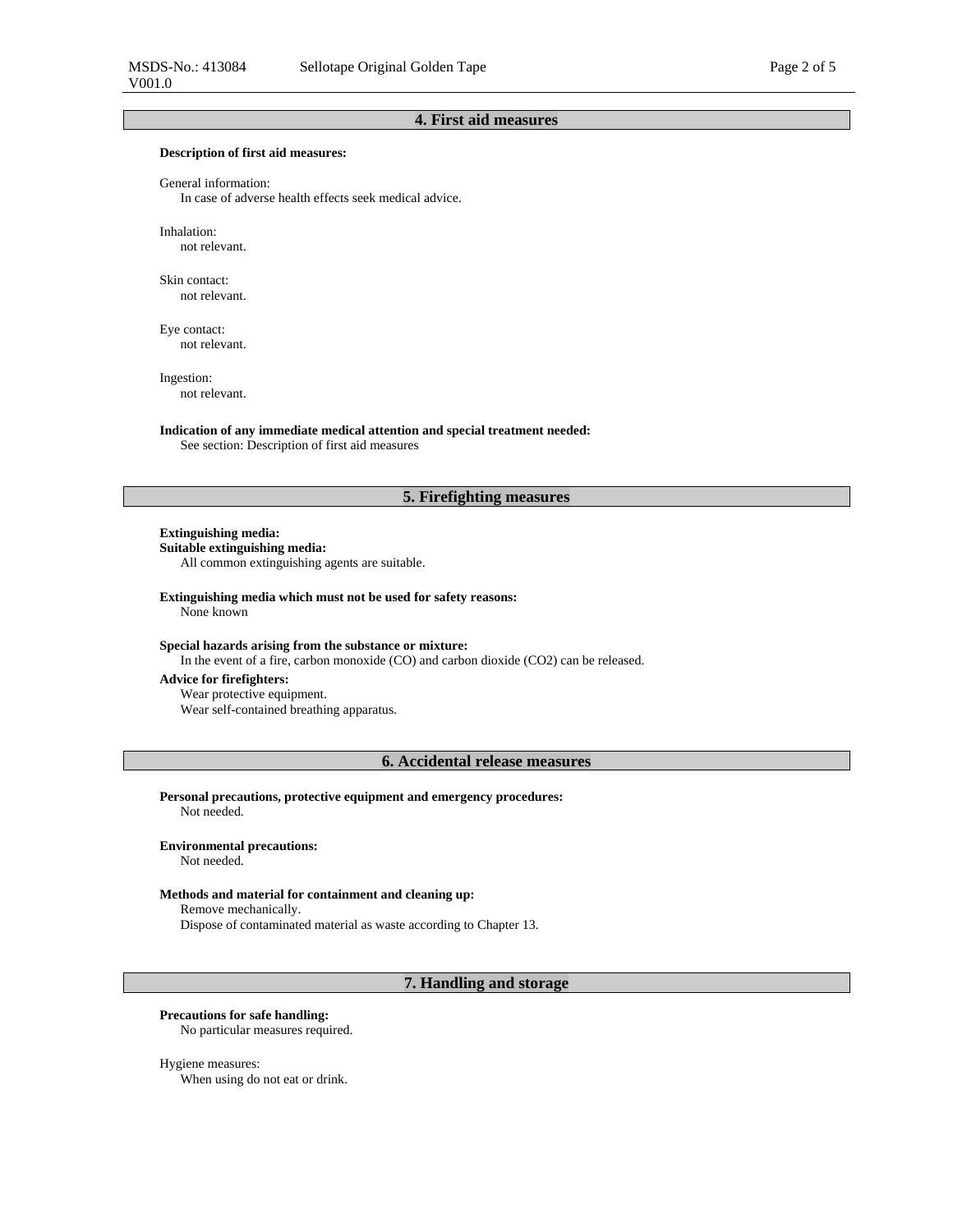## **Conditions for safe storage, including any incompatibilities:**

Storage at 15 to 25°C is recommended. Store in a dry place. Store protected from light.

**Specific end use(s):**  Office Adhesive tapes

## **8. Exposure controls/personal protection**

**Control parameters:**  None **Exposure controls:** 

Advices to personal protection equipment: No particular measures required.

## **9. Physical and chemical properties**

## **Information on basic physical and chemical properties:**

| Appearance                | Tape<br>solid            |
|---------------------------|--------------------------|
| Odor                      | Straw, Golden<br>typical |
|                           |                          |
| рH                        | Not applicable           |
| Initial boiling point     | No data available.       |
| Flash point               | No data available.       |
| Decomposition temperature | No data available.       |
| Vapour pressure           | No data available.       |
| Density                   | No data available.       |
| Bulk density              | No data available.       |
| Viscosity                 | No data available.       |
| Viscosity (kinematic)     | No data available.       |

| <b>Viscosity</b>                       | No data available. |
|----------------------------------------|--------------------|
| Viscosity (kinematic)                  | No data available. |
| Explosive properties                   | No data available. |
| Solubility (qualitative)               | No data available. |
| Solidification temperature             | No data available. |
| Melting point                          | No data available. |
| Flammability                           | No data available. |
| Auto-ignition temperature              | No data available. |
| <b>Explosive limits</b>                | No data available. |
| Partition coefficient: n-octanol/water | No data available. |
| Evaporation rate                       | No data available. |
| Vapor density                          | No data available. |
| Oxidising properties                   | No data available. |

#### **Other information:**

No data available.

## **10. Stability and reactivity**

#### **Reactivity:**

None if used for intended purpose.

## **Possibility of hazardous reactions:**

See section reactivity

## **Conditions to avoid:**

No decomposition if used according to specifications.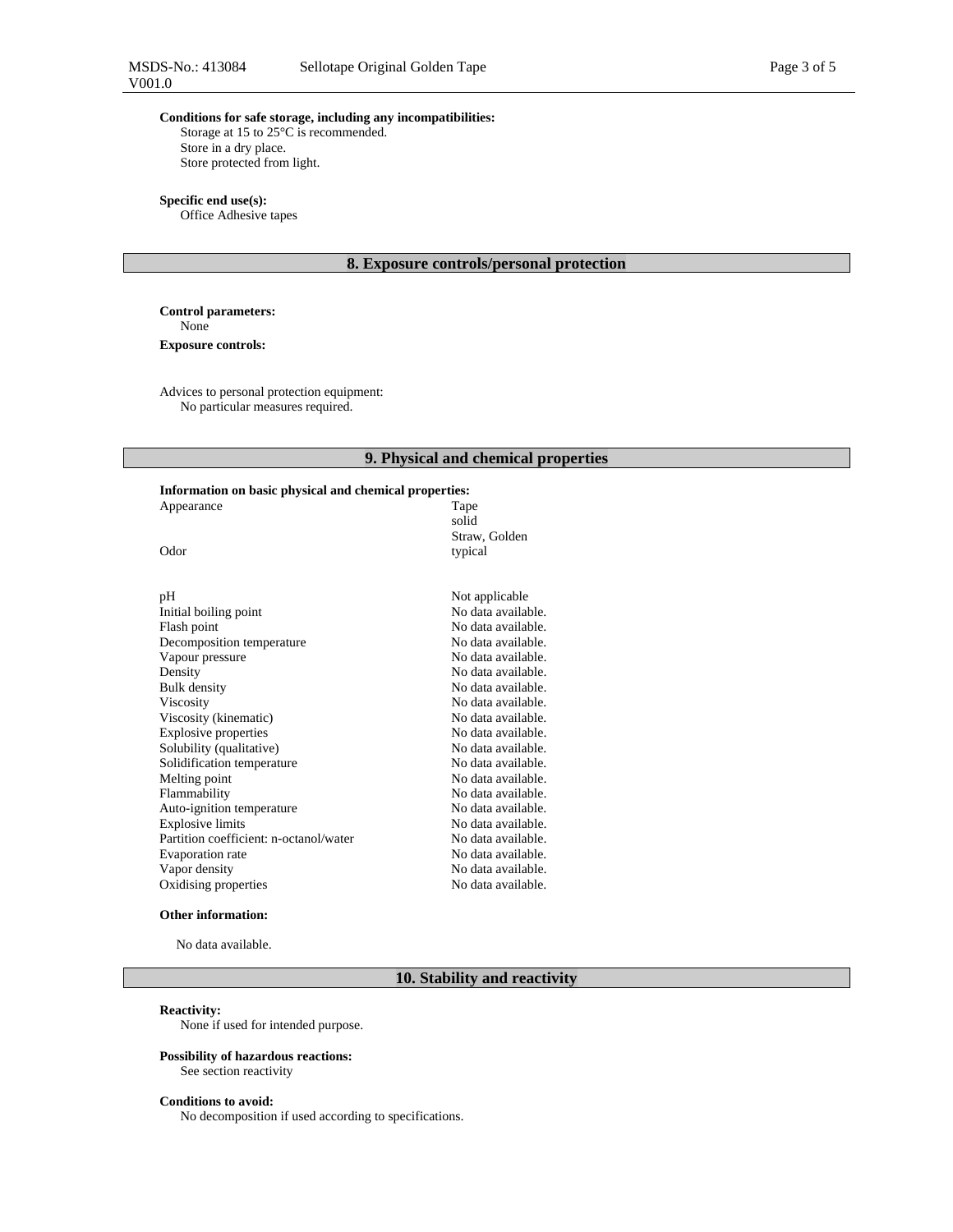None known

## **11. Toxicological information**

#### **General toxicological information:**

To the best of our knowledge no harmful effects are to be expected if the product is handled and used properly.

## **12. Ecological information**

## **General ecological information:**

If used properly the product does not enter the drains.

## **13. Disposal considerations**

## **Waste treatment methods:**

Product disposal:

Dispose of waste and residues in accordance with local authority requirements. Can be added to household waste in small quantities.

Disposal of uncleaned packages:

Outer package can be added to material collection after completely emptying.

Waste code 080410

## **14. Transport information**

## **General information:**

Not hazardous according to RID, ADR, ADNR, IMDG, IATA-DGR.

## **15. Regulatory information**

**Safety, health and environmental regulations/legislation specific for the substance or mixture:**  0 %

VOC content (VOCV 814.018 VOC regulation CH)